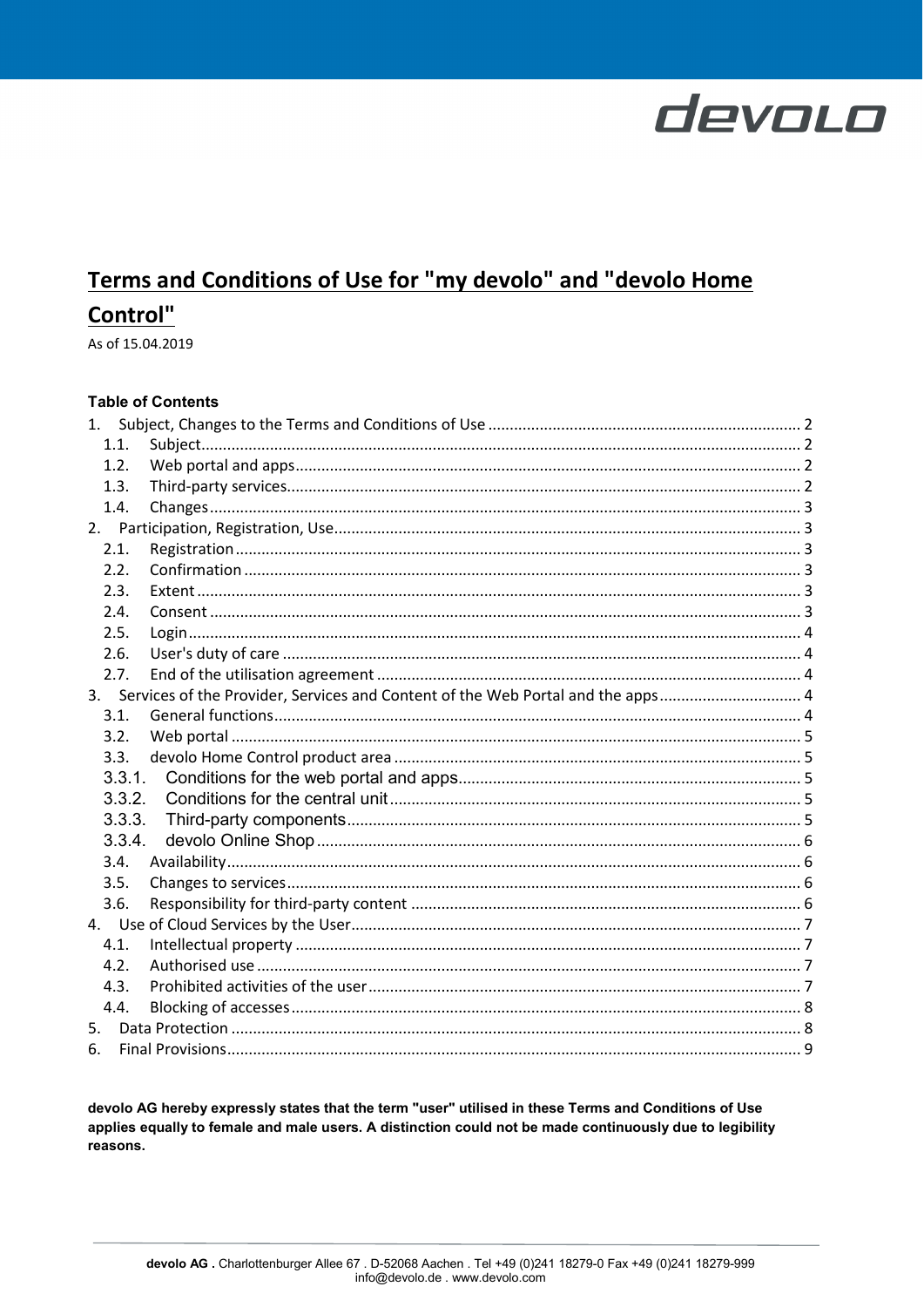

# <span id="page-1-0"></span>1. Subject, Changes to the Terms and Conditions of Use

### <span id="page-1-1"></span>1.1. Subject

These Terms and Conditions of Use shall be agreed as binding in the relationship between the user

a. of the web portal "my devolo", which can be called up, for example, via [mydevolo.com](https://mydevolo.com/) (hereinafter called "web portal") and/or

b. of the devolo Home Control app for iOS and Android (hereinafter called "apps"), and devolo AG, Charlottenburger Allee, 67, 52068 Aachen, Germany (hereinafter called devolo AG), as the operator of the portal and the apps when the user consents to the creation of a user account.

Every use of the web portal and the apps shall be permitted solely according to and with acknowledgement of these Terms and Conditions of Use. If special conditions for individual uses of the web portal and/or the apps differ from the following Terms and Conditions of Use, an express reference shall be made to this fact in a corresponding place. The special utilisation conditions shall then apply additionally in the respective individual case and exclusively in the event of contradictory regulations.

Use of this portal offered by devolo AG and/or its subsidiaries shall only be permitted in accordance with these Terms and Conditions of Use.

The latest version of the Terms and Conditions of Use can also be downloaded from the website [https://mydevolo.com/.](https://www.devolo.com/nb-md)

### <span id="page-1-2"></span>1.2. Web portal and apps

The purpose of the web portal and the apps shall be to provide the user with a wide range of services via a web-based access point. These services shall include, for example, administration, configuration and use of one or more products in the devolo Home Control portfolio.

### <span id="page-1-3"></span>1.3. Third-party services

Our services also show content which does not originate from devolo AG. This content does not fall within the sphere of influence of devolo AG, but shall be the sole responsibility of the party supplying these services. In order to operate a product, it may be necessary for the user to conclude a separate utilisation agreement with a devolo partner company. The user shall have the possibility to do this in the respective product section in the Cloud. In order to provide the functions, it may be necessary with some services to exchange personal data, site data or utilisation data with the devolo partner company.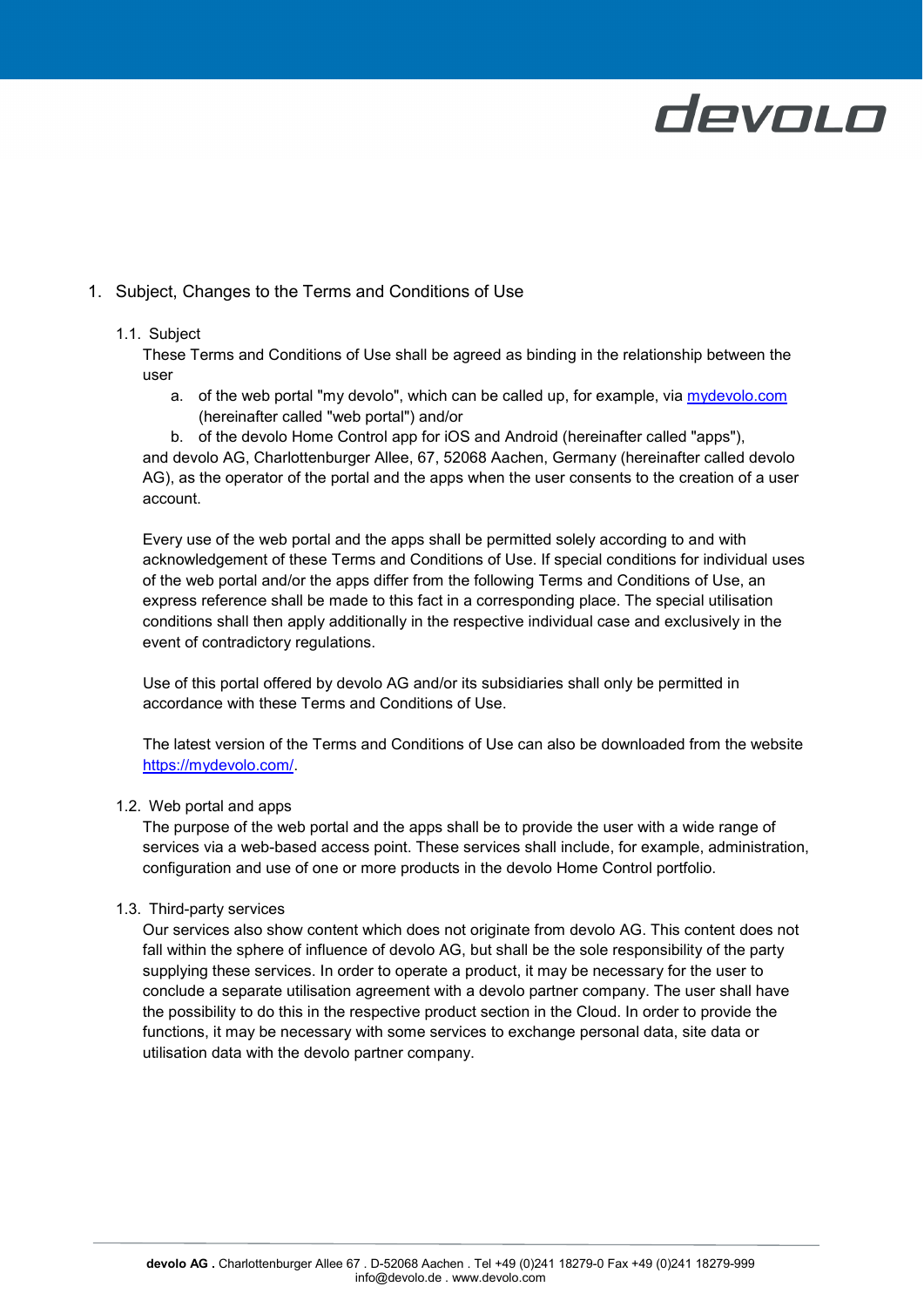## <span id="page-2-0"></span>1.4. Changes

Changes to the Terms and Conditions of Use shall be permitted at any time and without prior announcement. Continued use of the web portal and the apps shall be regarded as consent by the user to the changes. The latest version of the Terms and Conditions of Use may be called up and stored at any time. These Terms and Conditions of Use may be supplemented, modified or replaced in an individual case by other conditions, e.g. for the purchase of products and/or services.

### <span id="page-2-1"></span>2. Participation, Registration, Use

### <span id="page-2-2"></span>2.1. Registration

Access to use the web portal and the apps shall only be possible after registration as a user. During registration, the potential user shall be obliged to provide truthful information. The data required for registration in the Cloud shall include the user's e-mail address, his/her password, his/her date of birth and the country.

- The e-mail address shall be required as a clear "ID" and as a communication channel for maintenance information.
- The date of birth shall be required as verification for the "forgotten password process" or for support inquiries.
- The country shall be required to provide some functions (SMS transmission and SMS aftersales).

Additional voluntary information shall include the user's form of address, forename, surname and language.

# <span id="page-2-3"></span>2.2. Confirmation

After registering, the user shall receive a confirmation e-mail with an activation link to the e-mail address which he/she stipulated during registration. Registration shall be completed after the account has been activated. Due to security reasons, no password shall be sent.

### <span id="page-2-4"></span>2.3. Extent

Irrespective of any different agreements in an individual case, the utilisation agreement shall start at the time of receipt of confirmation of registration (§ 2.2) to use the web portal and/or apps, but at the latest at the time of provision of the service; this utilisation agreement shall be concluded for an unlimited period.

# <span id="page-2-5"></span>2.4. Consent

By using the web portal and the apps, you shall hereby agree to devolo AG recording, storing, processing and transmitting your data in accordance with the Data privacy policy. This information shall include personal data and utilisation data which shall only be used to supply services to the required extent and may be passed on to partners.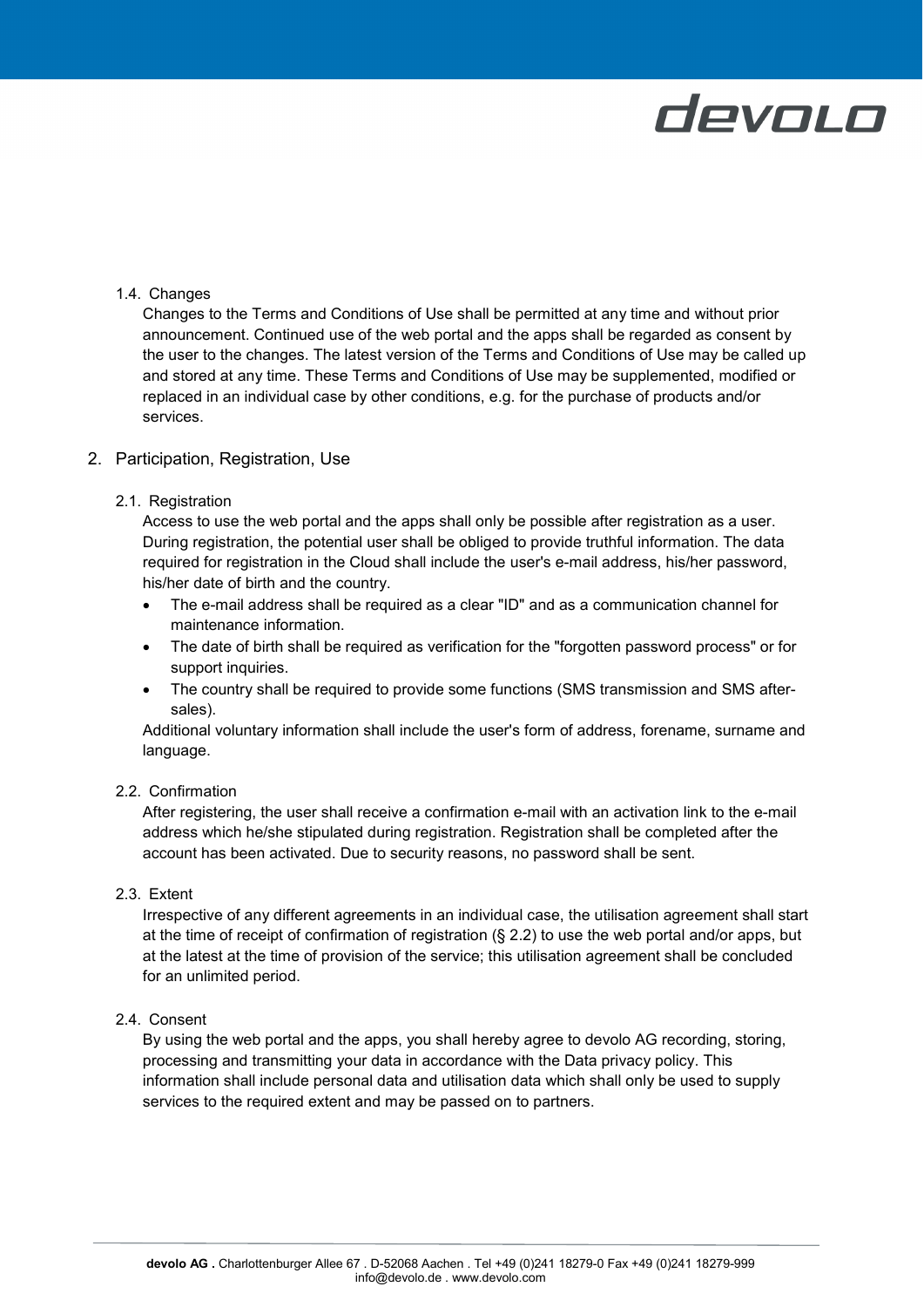

### <span id="page-3-0"></span>2.5. Login

The web portal and/or the apps may only be subsequently used by logging in (entering the user name and password). The user shall download and install the apps before he/she utilises them (cf. § 3.3.1.)

#### <span id="page-3-1"></span>2.6. User's duty of care

The user has defined an e-mail address and a password (access data) for access to his/her user account. The user shall be obliged to treat his/her access data as confidential and protect them against access by third parties. The access data shall enable the user to examine and change his/her personal data in his/her profile or, if necessary, delete or block his/her personal data personally or with the support of devolo AG, and use all available services. Any use of access data, also and especially in the event of transmission to third parties, shall take place in the user's name and under his/her own responsibility.

#### Changes to data

The user shall be obliged to make changes to the stored data immediately and personally online in the user account, and therefore to inform devolo AG about the changes.

In particular, the user shall be obliged to ensure that he/she receives the e-mails which are sent to him/her at the stipulated e-mail address.

#### <span id="page-3-2"></span>2.7. End of the utilisation agreement

The user may personally delete his/her profile in the Cloud at any time or request cancellation of his/her registration in writing if cancellation does not conflict with the processing of current contractual relationships. In this case devolo AG shall delete all access data, all other data stored during registration and personal data of the user as soon as they are no longer required. Cancellation of the user account shall also include deletion of all utilisation data. Services previously associated with the user account shall be deactivated in this case. Devices relating to the user account shall then be reset to factory defaults and shall no longer be functional without any further configuration.

# <span id="page-3-3"></span>3. Services of the Provider, Services and Content of the Web Portal and the apps

#### 3.1. General functions

<span id="page-3-4"></span>Following registration and activation, devolo AG shall provide the user with online access to the services via the web portal and the apps.

devolo AG shall make certain functions and services, along with documentation if necessary, available in the web portal and the apps for use or download. The user may, for example, be able to manage his/her user account and connect his/her devolo Home Control products (central unit) to his/her user account. The user may also contact devolo Support via the web portal. The user may also request remote support via a button. Subscription to the devolo newsletter and access to devolo's homepage shall be possible via buttons in the web portal.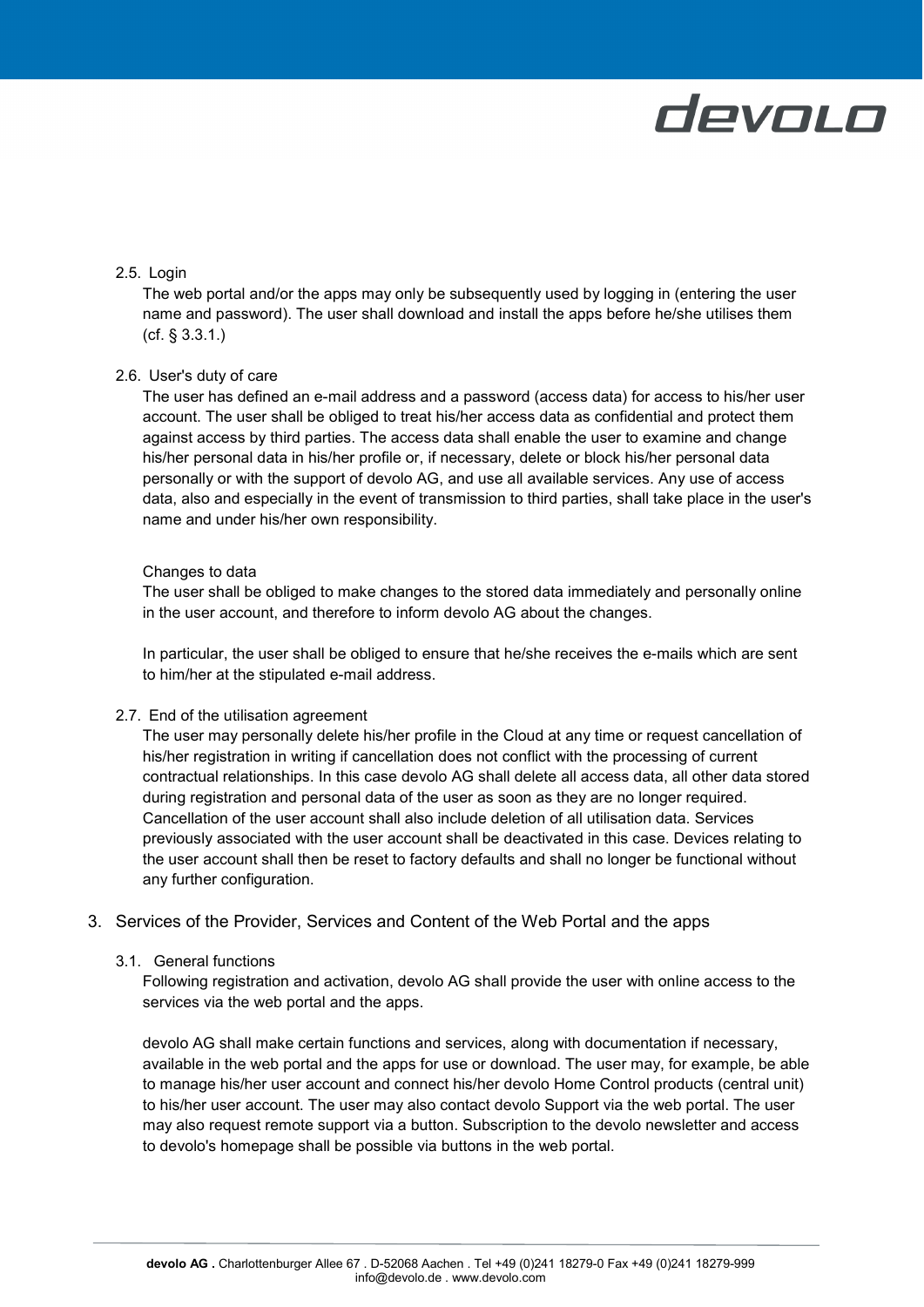## <span id="page-4-0"></span>3.2. Web portal

The web portal may be used by means of the latest version of standard browsers (MS Internet Explorer, Safari, Firefox, Chrome). It shall not be necessary to install additional client software.

#### <span id="page-4-2"></span><span id="page-4-1"></span>3.3. devolo Home Control product area

### 3.3.1.Conditions for the web portal and apps

In order to use the web portal and the apps, the user shall require a PC, a smartphone or a tablet PC, each time with Internet access. An Internet connection shall be required for mobile access, to switch devices, sensors and actuators, to play back scenes and to display messages. In order to initially use Smart Home products, it shall be necessary to establish a connection to the web portal via the Internet. The device control functions may also be used at times without an Internet connection. The Home Control products shall communicate after coupling with the central unit and the web portal/apps.

The customer shall download apps in the corresponding "App Stores" (iOS, Android). Data transmission fees for the customer's Internet connection may be incurred. The customer shall ensure that the respective latest software update of his/her smartphone or his/her tablet PC operating system is installed on the device on which the apps are used.

The web portal and the apps shall provide a software interface for controlling devices for home automation and management of regulations, groups, time controls, scenes and messages. The Home Control products purchased by the customer may be used according to their purpose for the duration of the utilisation agreement.

### <span id="page-4-3"></span>3.3.2.Conditions for the Central Unit

Use of the web portal and the apps in conjunction with devolo Home Control shall require a functioning and permanently available broadband connection with the central unit which the customer shall provide. (Data transmission fees for the customer's Internet connection may be incurred). A commercial router with automatic assignment of an address in the home network by means of automatic network address assignment (DHCP) and

- a. a free network cable slot or
- b. a connection to a Powerline adapter with a broadband Internet connection shall be required for the LAN connection of the central unit to the Internet. If a separate firewall exists, corresponding ports shall be opened for the central unit.

### <span id="page-4-4"></span>3.3.3.Third-party components

For Home Control components which are not purchased through devolo AG or are not properly installed, devolo AG shall assume no liability for the correctness of the displayed values or compatibility with the web portal and/or the apps.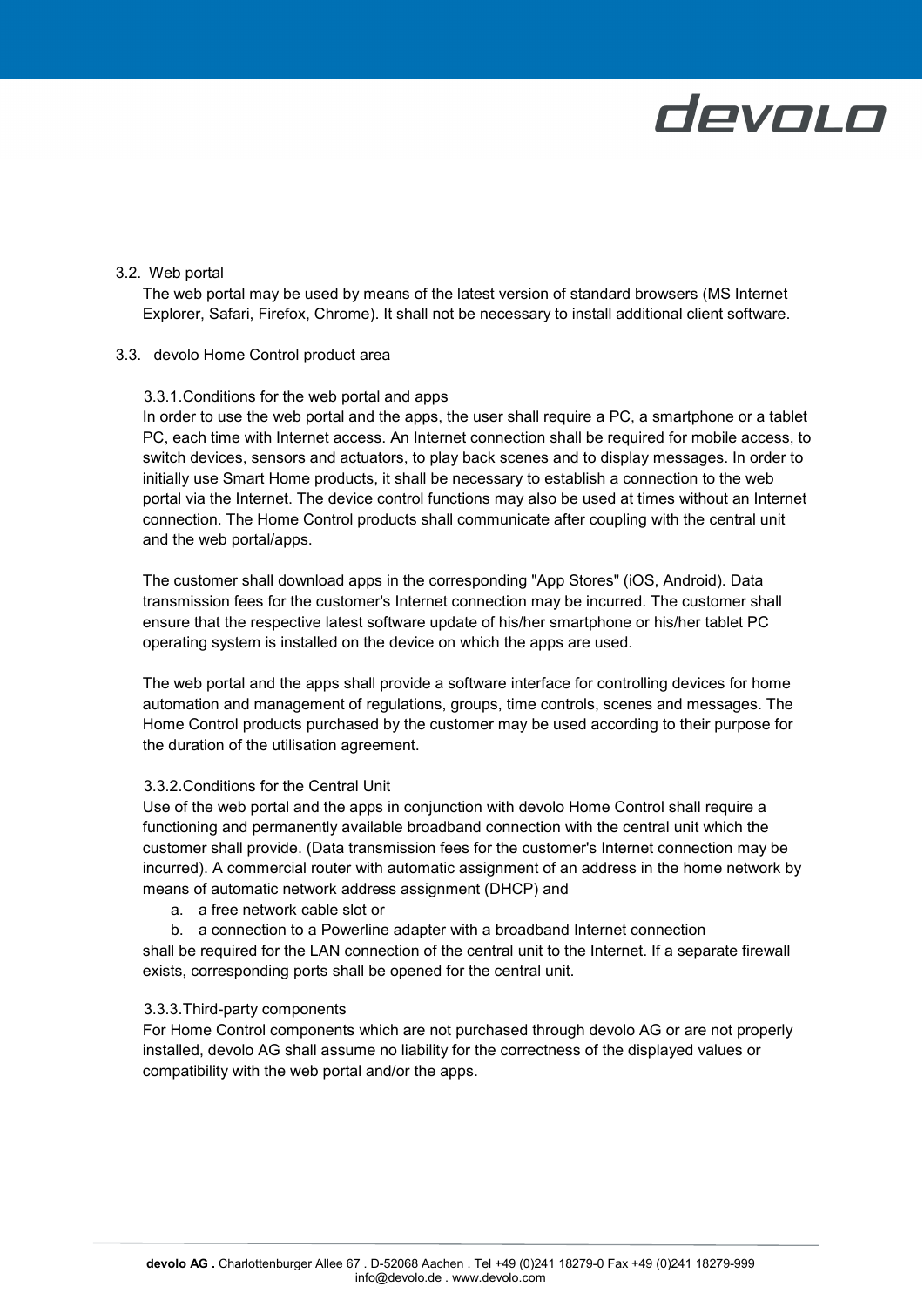

<span id="page-5-0"></span>3.3.4.devolo Online Shop The Terms and Conditions of Use shall apply to utilisation of the devolo Online Shop at [https://www.devolo.com.](https://www.devolo.com/)

### <span id="page-5-1"></span>3.4. Availability

devolo AG shall endeavour to provide the service for retrieval without interruption to the greatest possible extent. However, despite all precautions, the possibility of downtimes cannot be excluded. devolo AG shall be entitled to stop operating the web portal and/or the apps entirely or partially at any time.

devolo AG shall reserve the right to make changes to the services and functionalities in the web and apps at any time without prior announcement.

Due to the nature of the Internet and computer systems, devolo AG shall assume no liability for the uninterrupted availability of the Cloud.

If devolo AG or the user is wholly or partially prevented from fulfilling their obligation to provide the contractual services due to force majeure, official orders or other circumstances for which the fulfilling contracting party is not responsible, the respective obligations shall be suspended until the problems, errors or faults and their consequences have been rectified. The non-fulfilling contracting party shall be obliged to inform the other contracting party in a suitable way and provide information about the foreseeable duration and extent of these circumstances.

### <span id="page-5-2"></span>3.5. Changes to services

devolo AG shall reserve the right to change, extend, reduce or stop the offered services and functions and parts thereof at irregular time intervals.

### <span id="page-5-3"></span>3.6. Responsibility for third-party content

This portal does not contain any links to websites of third parties ("external links") apart from those to the websites which are necessary for the conclusion of a contract between the user and partner companies, and links to services which are furnished by partners. Our services also show content which does not originate from devolo AG. This content does not fall within the sphere of influence of devolo AG, but shall be the sole responsibility of the party supplying these services.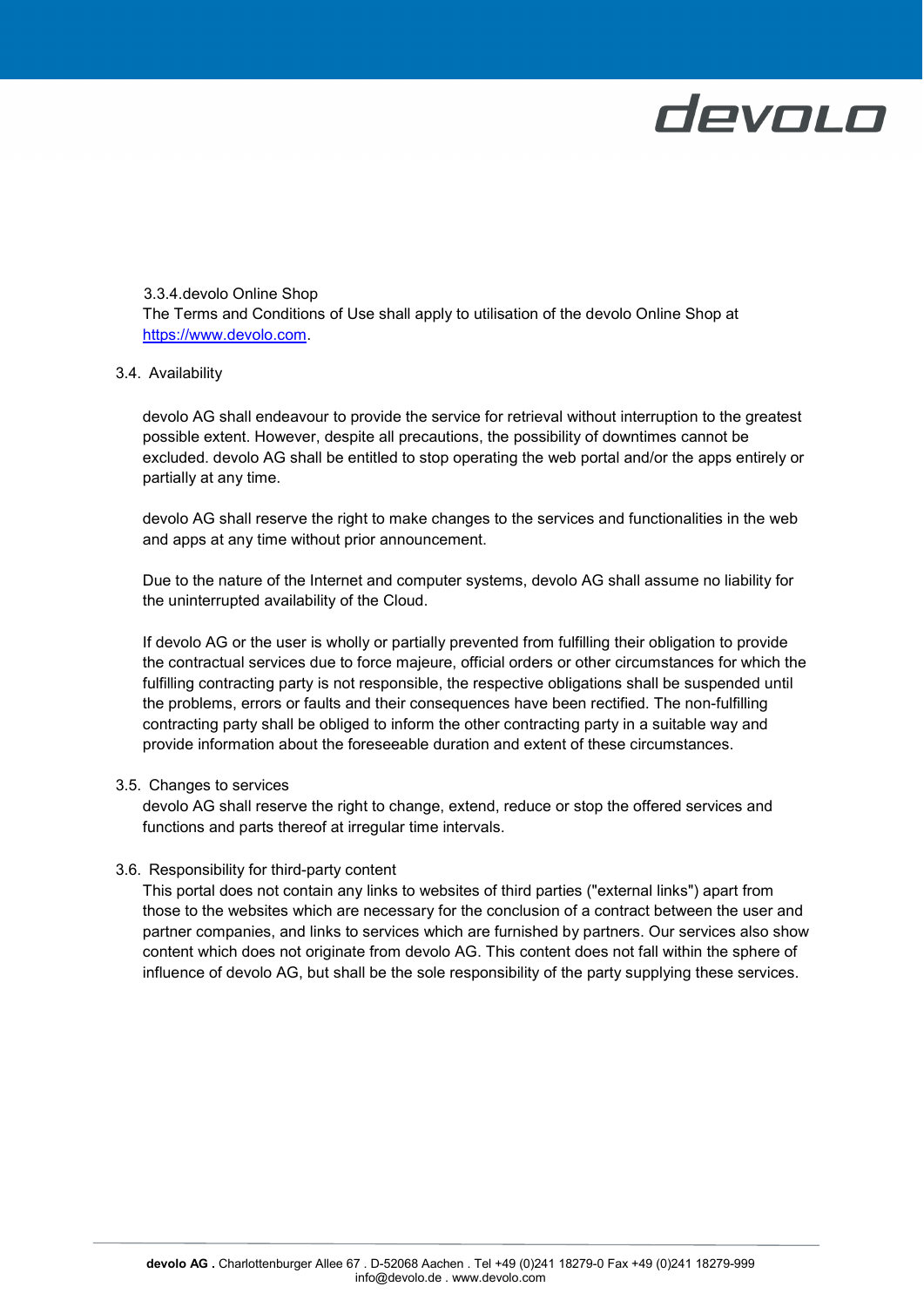# <span id="page-6-0"></span>4. Use of Cloud Services by the User

### <span id="page-6-1"></span>4.1. Intellectual property

The information, software and documentation are protected by copyright legislation, international copyright agreements and other laws and agreements relating to intellectual property. The user shall observe these rights and, in particular, shall not remove alphanumeric identifiers, trademarks and copyright notices from the information, software, documentation and copies thereof. Apart from the utilisation rights expressly granted to the user in these Terms and Conditions of Use or other rights, the user shall not be granted any other kind of rights, especially to the company name and industrial property rights, e.g. patents, registered designs or trademarks. Moreover, devolo AG shall have no corresponding obligation to grant such rights. This portal contains all kinds of data and information which are protected under trademark and copyright law to the benefit of devolo AG or also in an individual case to the benefit of third parties. It shall therefore not be permitted to download, reproduce or distribute all or parts of the contents of the Cloud.

# <span id="page-6-2"></span>4.2. Authorised use

The user shall be entitled to use the functions offered in the web portal and the apps in accordance with the provisions of these Terms and Conditions of Use. Use of the information, software and documentation available in the web portal and the apps shall be subject to these Terms and Conditions of Use or, in the event of updates of information, software or documentation, to the relevant licensing conditions already agreed with devolo AG in the past. Separately agreed licensing conditions, e.g. for the download of software, shall take precedence over these Terms and Conditions of Use. devolo AG shall grant the user a non-exclusive and non-transferable right to use the information, software and documentation provided in the web portal and the apps to the extent that was agreed or, if not agreed, according to the reason why devolo AG provides and offers this information, software and documentation. The user shall be personally responsible for creating the technical conditions which are required for contractual use of this portal.

Links to the websites of devolo AG are welcome at all times and shall not require approval by devolo AG. Presentation of this web portal in third-party frames shall not be permitted.

### <span id="page-6-3"></span>4.3. Prohibited activities of the user

When using the web portal and the app Cloud, the user may not contravene valid law or common decency through his/her utilisation behaviour. Industrial property rights and copyright or other property rights of third parties shall always be observed and shall not be contravened. The user may not transmit any content with viruses, so-called Trojan horses or other programs which may damage software. The user may not enter, store or make available any hyperlinks or content for which he/she is not authorised, especially if these hyperlinks are illegal or may lead to illegal content. Telecommunications secrecy according to § 88 of the Telecommunications Act shall be observed. Software shall be transferred in machine-readable form. The user shall have no right to receive the source code. This provision shall not include source codes of open source software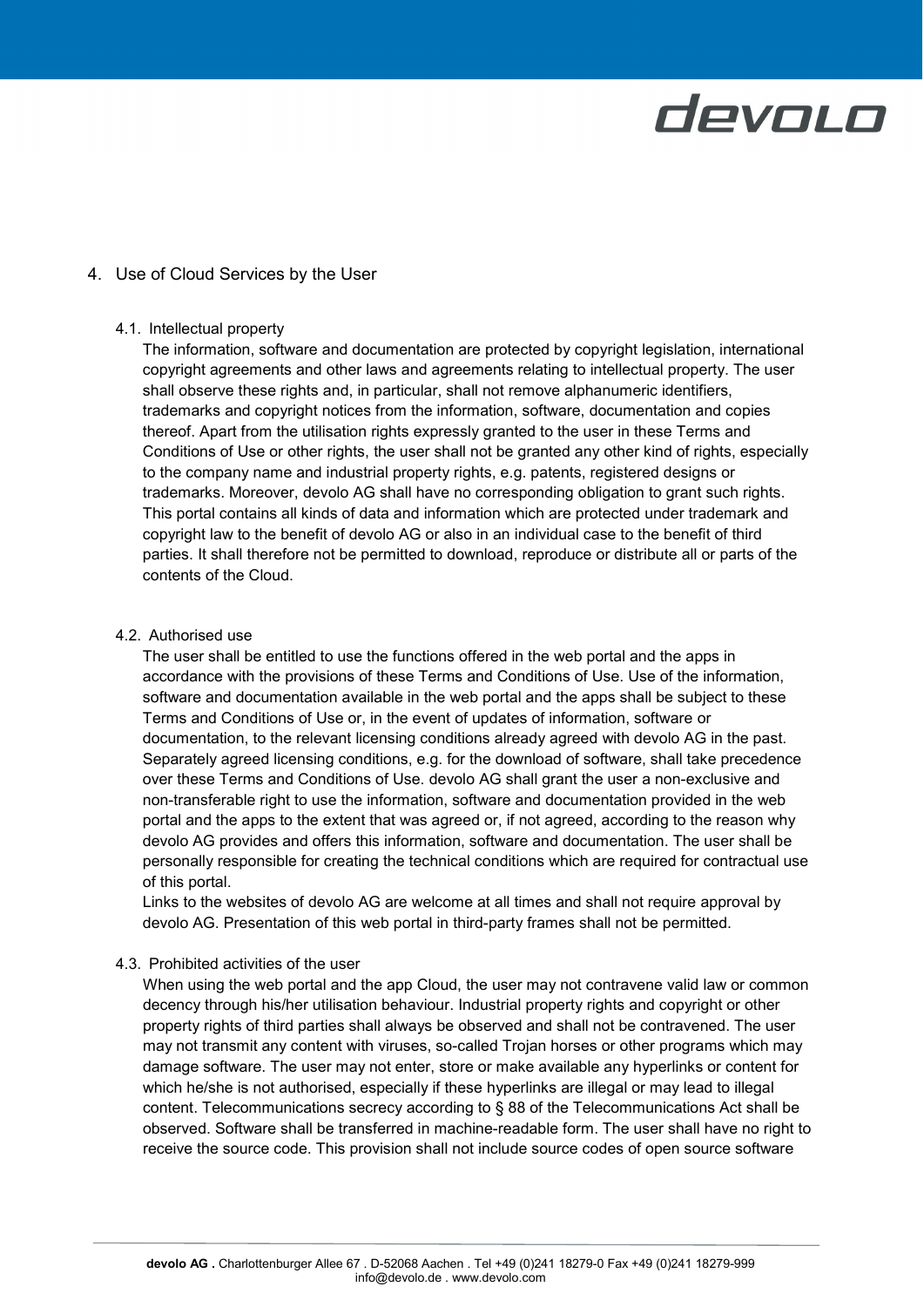whose licensing conditions, which take precedence over these Terms and Conditions of Use, prescribe the handover of source codes when open source software is transmitted. In this case devolo AG shall provide the source code digitally in return for an appropriate charge. The user shall not be entitled to distribute, hire or transfer in any other way information, software or documentation to third parties at any time. Unless otherwise permitted by mandatory legal provisions, the user may not modify, reverse engineer or retranslate the software and its documentation, nor may he/she disassemble any parts thereof.

### <span id="page-7-0"></span>4.4. Blocking of accesses

devolo AG shall be entitled to block access to the web portal, the apps and the services supplied therein at any time, especially if the user infringes his/her obligations arising from these Terms and Conditions of Use.

# <span id="page-7-1"></span>5. Data Protection

The quality standards of devolo AG shall include responsible handling of personal data of customers (these data shall hereinafter be called "personal data"). The personal data arising from registration of the user and from use of the available services shall therefore only be recorded and processed by devolo AG if this is necessary to supply the contractual services and is permitted by legal regulations or is legally ordered. In accordance with the provisions of valid data protection law, devolo AG shall treat the personal data as confidential and shall not pass them on to third parties.

In addition, devolo AG shall only use the personal data if the user has given his/her express consent. The user may revoke his/her consent at any time with effect for the future.

Utilisation data and data from connected services of third-party providers shall only be recorded and used if this is necessary to supply services.

Further detailed information on data protection can be found in our [Data privacy policy.](https://www.devolo.com/support/data-privacy.html)